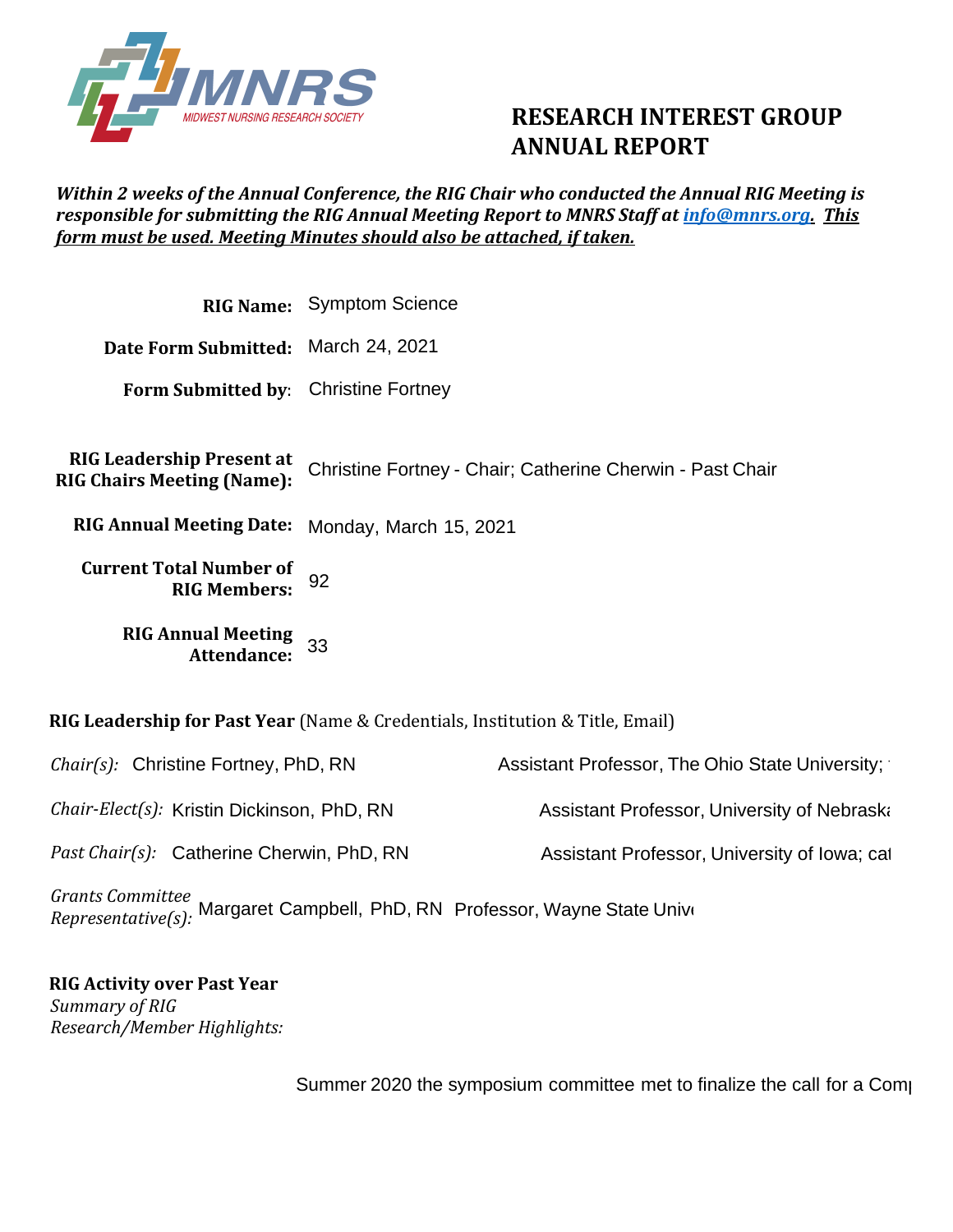*Summary of Symposium Activities:*  Competitive Symposium - "Strategies For Symptom Science For Diverse Populations During Unprecented Times During Units During Units During Units During Units During Units During During During During During During During Dur

*Summary of RIG Award Activities:* 

We gave out 5 awards to 6 recipients this year: Dissertation Award: Ac

*Summary of Additional RIG Activities, as applicable:*

None

## **MNRS Charges of the Strategic Plan**

*How does this RIG support Research & Implementation? (i.e. symposia, newsletters:* Every year we submit a research symposia, either quaranteed or com

*How does the RIG support a diverse membership (i.e. DNP, students, other new members, retainment, practice partners)?:* Members of all levels from student to full professor are welcome in the

*How has your RIG worked to increase RIG membership and communications? (newsletter, website, communication reps, Groupsite and Listserv):* We have discussed a newsletter and we have a RIG twitter account. This we still sent out of  $\alpha$ 

*How are your supporting the MNRS goal of member engagement? (ex. Awards, symposia, mentoring, involvement, Groupsite activity/discussions/media/file sharing):* We support the MNRS goal of member engagement through awards,

| Planned RIG Leadership for Upcoming Year (Name & Credentials, Institution & Title, Email) |                                           |                                                 |  |  |
|-------------------------------------------------------------------------------------------|-------------------------------------------|-------------------------------------------------|--|--|
|                                                                                           | Chair(s): Kristin Dickinson, PhD, RN      | Assistant Professor, University of Nebraska Med |  |  |
|                                                                                           | Chair-Elect(s): Windy Alonso              | Assistant Professor, University of Nebraska     |  |  |
|                                                                                           | Past Chair(s): Christine Fortney, PhD, RN | The Ohio State University; fortney.19@osu.org   |  |  |